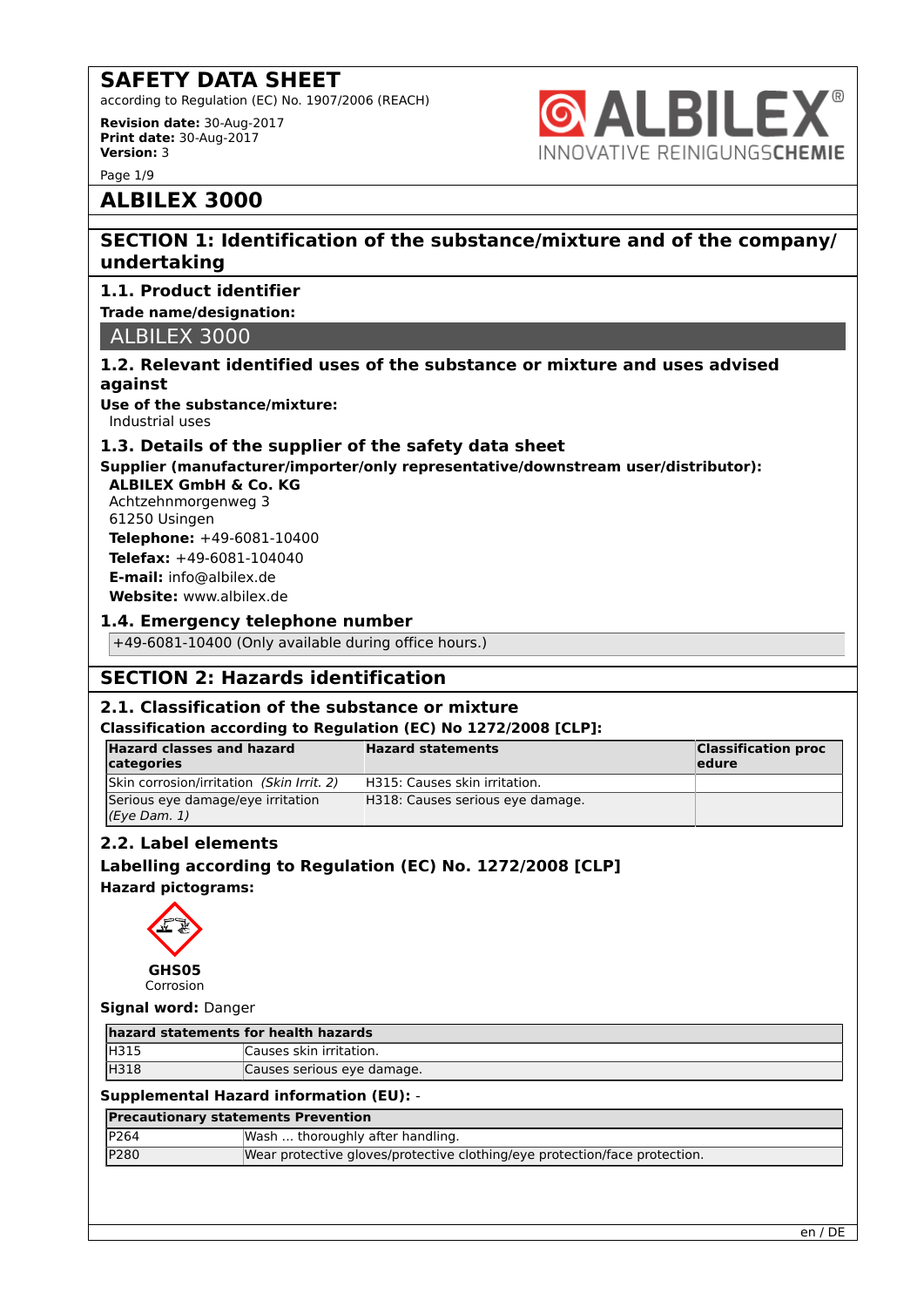according to Regulation (EC) No. 1907/2006 (REACH)

**Revision date:** 30-Aug-2017 **Print date:** 30-Aug-2017 **Version:** 3



Page 2/9

### **ALBILEX 3000**

| <b>Precautionary statements Response</b> |                                                                                                                                     |  |
|------------------------------------------|-------------------------------------------------------------------------------------------------------------------------------------|--|
| $P302 + P352$                            | IF ON SKIN: Wash with plenty of water/                                                                                              |  |
| $P305 + P351 +$<br><b>P338</b>           | IF IN EYES: Rinse cautiously with water for several minutes. Remove contact lenses, if present<br>and easy to do. Continue rinsing. |  |
| P310                                     | Immediately call a POISON CENTER/doctor/                                                                                            |  |
| P321                                     | Specific treatment (see  on this label).                                                                                            |  |
| $P332 + P313$                            | If skin irritation occurs: Get medical advice/attention.                                                                            |  |
| P362                                     | Take off contaminated clothing.                                                                                                     |  |

### **Precautionary statements Disposal**

| P501 | Dispose of contents/container to |
|------|----------------------------------|
|      |                                  |

#### **2.3. Other hazards**

No data available

### **SECTION 3: Composition / information on ingredients**

### **3.2. Mixtures**

#### **Description:**

Acid cleaner for drinking water supplies

**Hazardous ingredients / Hazardous impurities / Stabilisers:**

| product identifiers                         | Substance name<br>Classification according to Regulation (EC) No 1272/2008 [CL<br>P] | Concen-<br>tration |
|---------------------------------------------|--------------------------------------------------------------------------------------|--------------------|
| <b>CAS No.: 7664-38-2</b>                   | orthophosphoric acid                                                                 | $0 - 10$           |
| <b>IEC No.: 231-633-2</b>                   | lSkin Corr. 1B                                                                       | $Wt$ %             |
| <b>REACH No.:</b><br>l01-2119485924-24-XXXX | ⇐<br>Danger H314                                                                     |                    |
| <b>EC No.: 908-996-7</b>                    | <b>Hordaphos CCMS</b>                                                                | $ 0 - 10 $         |
| <b>REACH No.:</b>                           | Skin Corr. 1B                                                                        | $Wt$ %             |
| 01-2119970718-23-0000                       | $\langle \cdot \rangle$<br>Danger H314                                               |                    |

Full text of H- and EUH-phrases: see section 16.

### **SECTION 4: First aid measures**

### **4.1. Description of first aid measures**

#### **General information:**

In case of accident or unwellness, seek medical advice immediately (show directions for use or safety data sheet if possible). Remove victim out of the danger area. Remove contaminated, saturated clothing. If unconscious place in recovery position and seek medical advice. Do not leave affected person unattended. Warning First aider: Pay attention to self-protection!

#### **Following inhalation:**

Provide fresh air. In case of respiratory tract irritation, consult a physician.

#### **In case of skin contact:**

After contact with skin, wash immediately with plenty of water and soap. Take off immediately all contaminated clothing. Call a physician immediately. Seek medical advice immediately. If skin irritation or rash occurs: Get medical advice/attention.

### **After eye contact:**

After contact with the eyes, rinse with water with the eyelids open for a sufficient length of time, then consult an ophthalmologist immediately.

#### **After ingestion:**

Rinse mouth. Let water be drunken in little sips (dilution effect). Get medical advice/attention if you feel unwell.Do NOT induce vomiting.

#### **Self-protection of the first aider:**

Use personal protection equipment.

**4.2. Most important symptoms and effects, both acute and delayed** Skin corrosion/irritation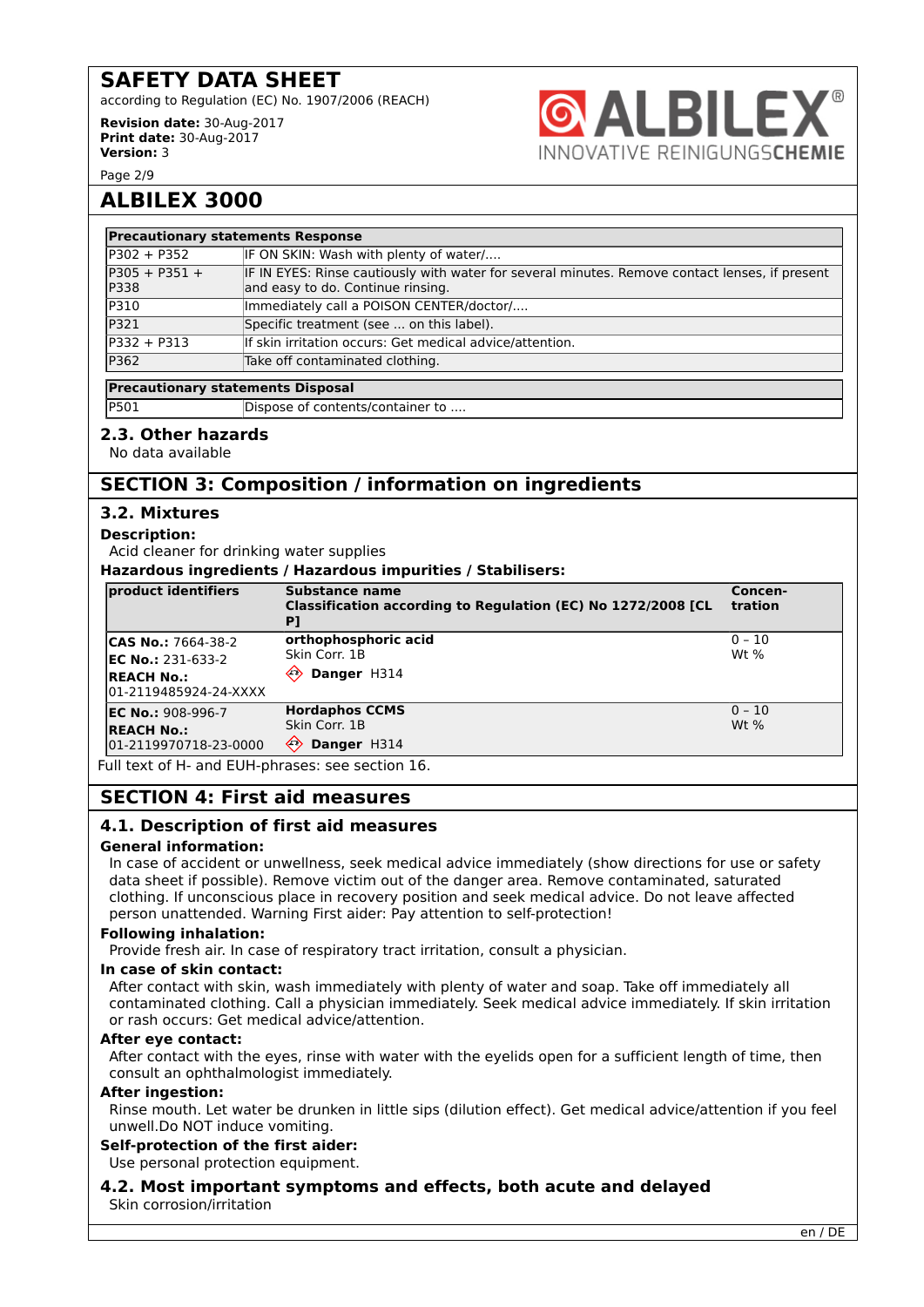according to Regulation (EC) No. 1907/2006 (REACH)

**Revision date:** 30-Aug-2017 **Print date:** 30-Aug-2017 **Version:** 3



Page 3/9

### **ALBILEX 3000**

**4.3. Indication of any immediate medical attention and special treatment needed** Treat symptomatically.

### **SECTION 5: Firefighting measures**

### **5.1. Extinguishing media**

### **Suitable extinguishing media:**

The product itself does not burn. Co-ordinate fire-fighting measures to the fire surroundings.

### **5.2. Special hazards arising from the substance or mixture**

### **Hazardous combustion products:**

In case of fire may be liberated: Phosphorus oxides, Gases/vapours, toxic

### **5.3. Advice for firefighters**

Wear a self-contained breathing apparatus and chemical protective clothing.

### **5.4. Additional information**

Higher amounts of product in fire water, it must neutralized with sodium hydroxide. Collect contaminated fire extinguishing water separately. Do not allow entering drains or surface water.

### **SECTION 6: Accidental release measures**

### **6.1. Personal precautions, protective equipment and emergency procedures**

### **6.1.1. For non-emergency personnel**

### **Personal precautions:**

Remove persons to safety.

### **Protective equipment:**

Wear protective gloves/protective clothing/eye protection/face protection.

### **6.1.2. For emergency responders**

### **Personal protection equipment:**

Personal protection equipment: see section 8

### **6.2. Environmental precautions**

Do not allow to enter into surface water or drains.

### **6.3. Methods and material for containment and cleaning up**

#### **For containment:**

Absorb with liquid-binding material (e.g. sand, diatomaceous earth, acid- or universal binding agents).

### **For cleaning up:**

Pump away bigger amounts. Suitable material for diluting or neutralizing: Water Caustic soda Wash with plenty of water.

### **6.4. Reference to other sections**

Safe handling: see section 7 Personal protection equipment: see section 8 Disposal: see section 13

### **6.5. Additional information**

Use appropriate container to avoid environmental contamination.

### **SECTION 7: Handling and storage**

### **7.1. Precautions for safe handling**

### **Protective measures**

### **Advices on safe handling:**

Wear personal protection equipment (refer to section 8).

### **Advices on general occupational hygiene**

When using do not eat, drink or smoke. Avoid contact with eyes and skin.

### **7.2. Conditions for safe storage, including any incompatibilities**

### **Technical measures and storage conditions:**

Keep container tightly closed in a cool, well-ventilated place.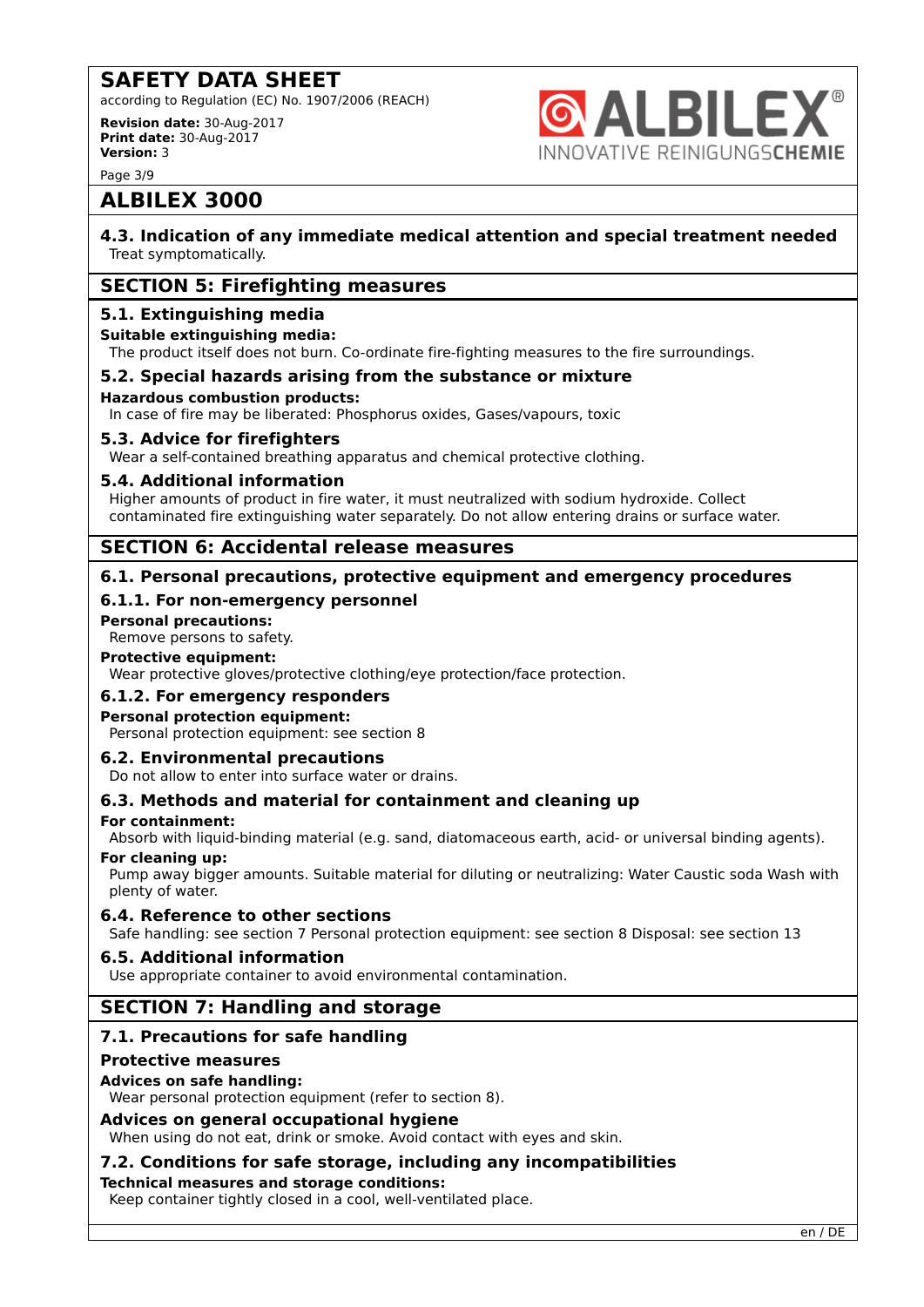according to Regulation (EC) No. 1907/2006 (REACH)

**Revision date:** 30-Aug-2017 **Print date:** 30-Aug-2017 **Version:** 3



Page 4/9

### **ALBILEX 3000**

### **Requirements for storage rooms and vessels:**

Suitable container/equipment material: Polyethylene (PE), Polypropylene

#### **Hints on storage assembly:**

Do not store together with: alkali, Strong alkali

**Storage class:** 8B – Non-combustible corrosive substances

### **7.3. Specific end use(s)**

No data available

### **SECTION 8: Exposure controls/personal protection**

### **8.1. Control parameters**

### **8.1.1. Occupational exposure limit values**

| Limit value ty<br>pe (country of<br>origin) | Substance name                             | $ 0\rangle$ long-term occupational exposure limit value<br>2 short-term occupational exposure limit value<br>$ 3 $ Instantaneous value<br>4 Monitoring and observation processes<br>5 Remark |
|---------------------------------------------|--------------------------------------------|----------------------------------------------------------------------------------------------------------------------------------------------------------------------------------------------|
| <b>TRGS 900 (DE)</b>                        | orthophosphoric acid<br>CAS No.: 7664-38-2 | $\Phi$ 2 mg/m <sup>3</sup><br>$(2)$ 4 mg/m <sup>3</sup><br>5 (einatembare Fraktion)                                                                                                          |
| IOELV (EU)                                  | orthophosphoric acid<br>CAS No.: 7664-38-2 | $ 0 \t1 mq/m^3$<br>$ 2 \rangle$ 2 mg/m <sup>3</sup>                                                                                                                                          |

### **8.1.2. Biological limit values**

No data available

### **8.1.3. DNEL-/PNEC-values**

| <b>Substance name</b> | <b>DNEL value</b>             | 1 DNEL type                              |
|-----------------------|-------------------------------|------------------------------------------|
|                       |                               | 2 Exposure route                         |
| Hordaphos CCMS        | 7.05 mg/m <sup>3</sup>        | 1 DNEL worker                            |
|                       |                               | 2 DNEL long-term inhalative (systemic)   |
| <b>Hordaphos CCMS</b> | $1.7 \text{ mg/m}^3$          | 1 DNEL Consumer                          |
|                       |                               | (2) DNEL long-term inhalative (systemic) |
| <b>Hordaphos CCMS</b> | 1 mg/kg bw/                   | 1 DNEL worker                            |
|                       | day                           | 2 DNEL long-term dermal (systemic)       |
| <b>Hordaphos CCMS</b> | $0.5$ mg/kg                   | 1 DNEL Consumer                          |
|                       | bw/day                        | 2 DNEL long-term dermal (systemic)       |
| <b>Hordaphos CCMS</b> | $0.5 \text{ mg/kg}$<br>bw/day | 1 DNEL Consumer                          |
|                       |                               | 2 DNEL long-term oral (repeated)         |
| <b>Substance name</b> | <b>PNEC Value</b>             | <b>1</b> PNEC type                       |
| <b>Hordaphos CCMS</b> | $100$ mg/l                    | 1 PNEC sewage treatment plant (STP)      |
| <b>Hordaphos CCMS</b> | $100 \mu g/l$                 | 1) PNEC aquatic, freshwater              |
| <b>Hordaphos CCMS</b> | $0.0851$ mg/<br>kg            | 1) PNEC sediment, freshwater             |
| <b>Hordaphos CCMS</b> | $10 \mu g/l$                  | 1 PNEC aquatic, marine water             |
| <b>Hordaphos CCMS</b> | $0.00851$ mg/<br>kg           | 1 PNEC sediment. marine water            |
| <b>Hordaphos CCMS</b> | $0.0197$ mg/<br>kg            | 1 PNEC soil, freshwater                  |
| <b>Hordaphos CCMS</b> | 4 mg/kg                       | 1 PNEC Secondary Poisoning               |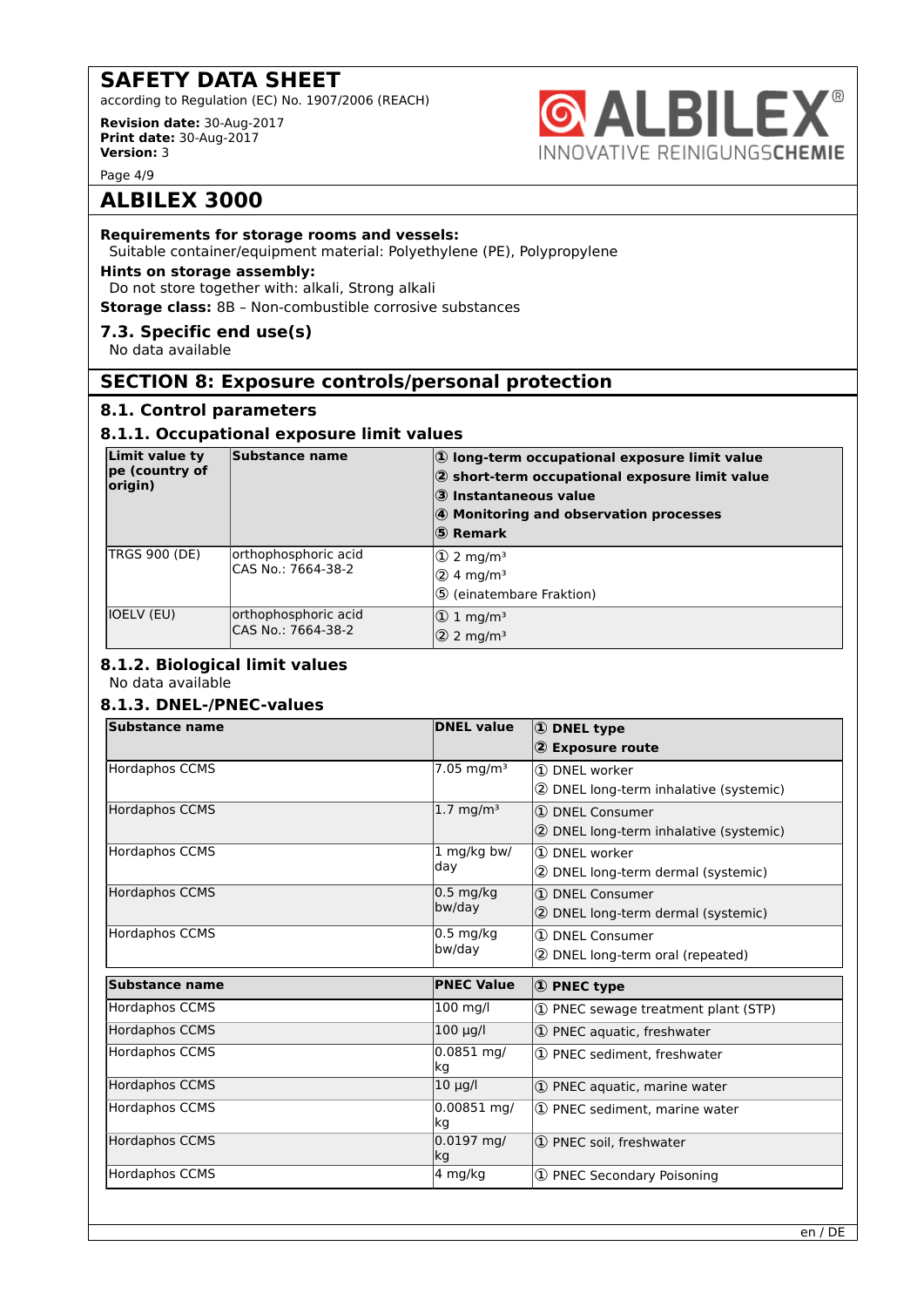according to Regulation (EC) No. 1907/2006 (REACH)

**Revision date:** 30-Aug-2017 **Print date:** 30-Aug-2017 **Version:** 3

Page 5/9

### **ALBILEX 3000**

### **8.2. Exposure controls**

### **8.2.1. Appropriate engineering controls**

No data available

#### **8.2.2. Personal protection equipment**

**Eye/face protection:**

Eye glasses with side protection DIN EN 166

### **Skin protection:**

Tested protective gloves must be worn

Suitable material: NBR (Nitrile rubber), Butyl caoutchouc (butyl rubber).

Thickness of the glove material: 0,65 mm; 0,4 mm; 0,7mm.

Permeation time (maximum wear time): > 8 h.

In the case of wanting to use the gloves again, clean them before taking off and air them well. Breakthrough times and swelling properties of the material must be taken into consideration.

#### **Other protection measures:**

Chemical resistant safety shoes, Chemical protection clothing, acid-resistant, When using do not eat, drink, smoke, sniff. Wash hands before breaks and after work.

### **8.2.3. Environmental exposure controls**

No data available

### **8.3. Additional information**

No data available

### **SECTION 9: Physical and chemical properties**

### **9.1. Information on basic physical and chemical properties**

#### **Appearance**

**Physical state:** Liquid **Colour: Colour:** *colourless* **Odour:** odourless

**& ALBILEX®** 

INNOVATIVE REINIGUNGSCHEMIE

#### **Safety relevant basis data**

| <b>parameter</b>                                |                               | at °C           | Method           | <b>Remark</b>                          |
|-------------------------------------------------|-------------------------------|-----------------|------------------|----------------------------------------|
| þН                                              | $2.1 - 2.3$                   | 20 °C           |                  | Gehalt an gelöster Substanz: 10<br>g/L |
| Melting point                                   | not determined                |                 |                  |                                        |
| Freezing point                                  | not determined                |                 |                  |                                        |
| Initial boiling point and boiling<br>range      | 100 °C                        |                 |                  | pressure: 1013 mbar                    |
| Decomposition temperature (°C):                 | not determined                |                 |                  |                                        |
| Flash point                                     | not determined                |                 |                  |                                        |
| Evaporation rate                                | not determined                |                 |                  |                                        |
| Ignition temperature in °C                      | not determined                |                 |                  |                                        |
| Upper/lower flammability or<br>explosive limits | not determined                |                 |                  |                                        |
| Vapour pressure                                 | not determined                |                 |                  |                                        |
| Vapour density                                  | not determined                |                 |                  |                                        |
| Relative density                                | $1.3 - 1.6$ g/cm <sup>3</sup> | 20 °C           |                  |                                        |
| <b>Bulk density</b>                             | not determined                |                 |                  |                                        |
| Water solubility (g/L)                          | not determined                |                 |                  |                                        |
| Partition coefficient: n-octanol/<br>water      | not determined                |                 |                  |                                        |
| Dynamic viscosity                               | $9.95 - 10.5$                 | 20 $^{\circ}$ C | <b>DIN 53211</b> |                                        |
| Kinematic viscosity                             | not determined                | 40 °C           |                  |                                        |

### **9.2. Other information**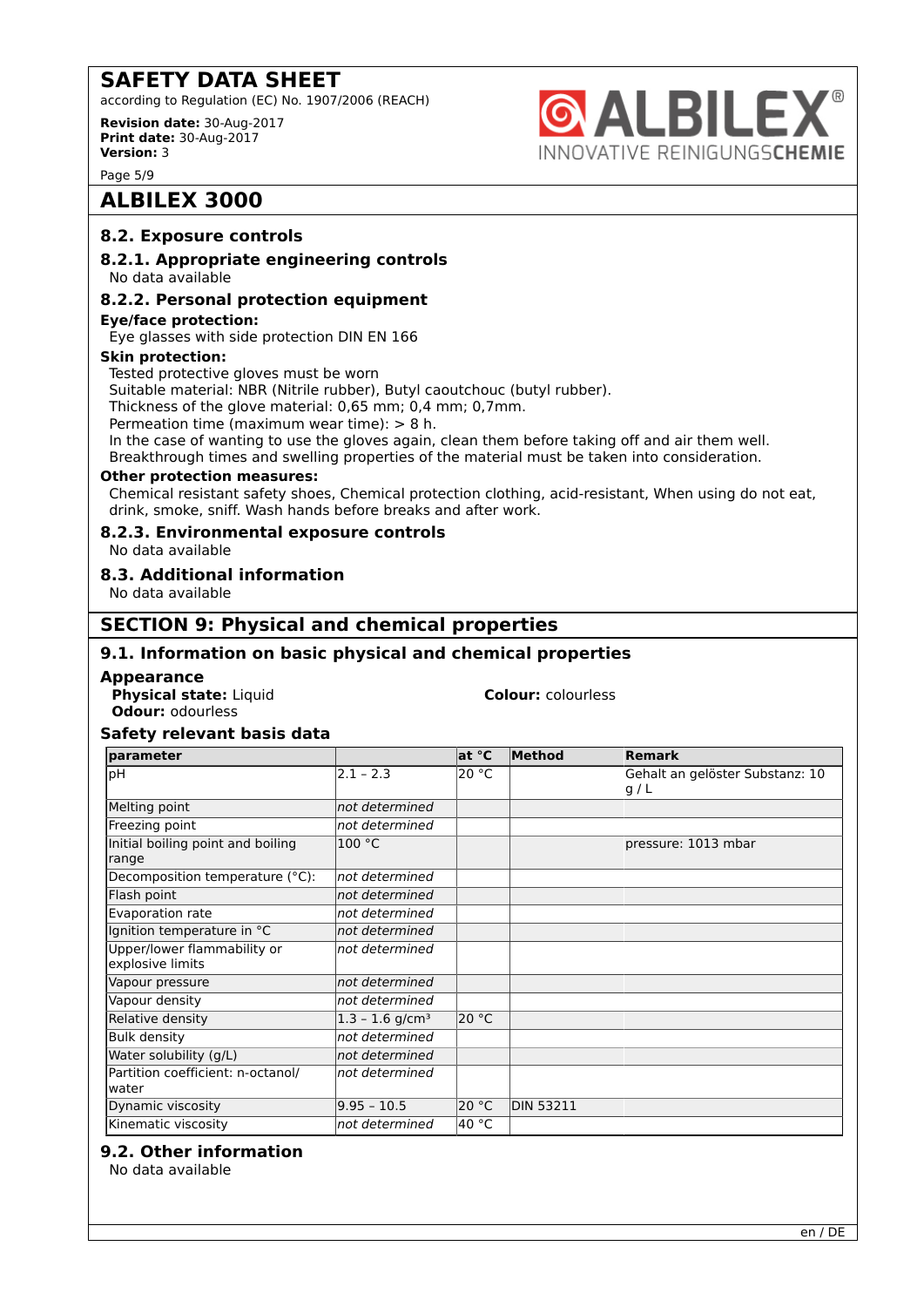according to Regulation (EC) No. 1907/2006 (REACH)

**Revision date:** 30-Aug-2017 **Print date:** 30-Aug-2017 **Version:** 3



Page 6/9

### **ALBILEX 3000**

### **SECTION 10: Stability and reactivity**

### **10.1. Reactivity**

Materials to avoid: Alkali (lye), hypochlorite. The product develops hydrogen in an aqueous solution in contact with metals.

### **10.2. Chemical stability**

No data available

### **10.3. Possibility of hazardous reactions**

Decompostion takes place from temperatures above: 300 °C, Phosphorus oxides (e.g. P2O5)

### **10.4. Conditions to avoid**

Decompostion takes place from temperatures above: 300 °C, Phosphorus oxides (e.g. P2O5)

### **10.5. Incompatible materials**

Materials to avoid: Alkali (lye), hypochlorite. The product develops hydrogen in an aqueous solution in contact with metals.

### **10.6. Hazardous decomposition products**

Decompostion takes place from temperatures above: 300 °C, Phosphorus oxides (e.g. P2O5)

### **SECTION 11: Toxicological information**

### **11.1. Information on toxicological effects**

| <b>CAS No.</b> | Substance name       | <b>Toxicological information</b>                 |
|----------------|----------------------|--------------------------------------------------|
| 17664-38-2     | orthophosphoric acid | $LD_{50}$ oral: 1,500 mg/kg (Ratte)              |
|                |                      | LD <sub>50</sub> dermal: 2,740 mg/kg (Kaninchen) |
|                |                      | $LC_{50}$ inhalative: 0.85 mg/l 1 h (Ratte)      |
|                | Hordaphos CCMS       | $LD_{50}$ oral: >2,000 mg/kg (Rat) OECD 401      |

### **Acute oral toxicity:**

The classification criteria for this hazard class are not met by definition.

#### **Acute dermal toxicity:**

The classification criteria for this hazard class are not met by definition.

#### **Acute inhalation toxicity:**

The classification criteria for this hazard class are not met by definition.

#### **Skin corrosion/irritation:**

Causes burns.

### **Serious eye damage/irritation:**

Causes serious eye damage.

### **Respiratory or skin sensitisation:**

not sensitising.

#### **Germ cell mutagenicity:**

The classification criteria for this hazard class are not met by definition.

#### **Carcinogenicity:**

The classification criteria for this hazard class are not met by definition.

#### **Reproductive toxicity:**

The classification criteria for this hazard class are not met by definition.

#### **STOT-single exposure:**

The classification criteria for this hazard class are not met by definition.

## **STOT-repeated exposure:**

The classification criteria for this hazard class are not met by definition.

### **Aspiration hazard:**

The classification criteria for this hazard class are not met by definition.

### **Additional information:**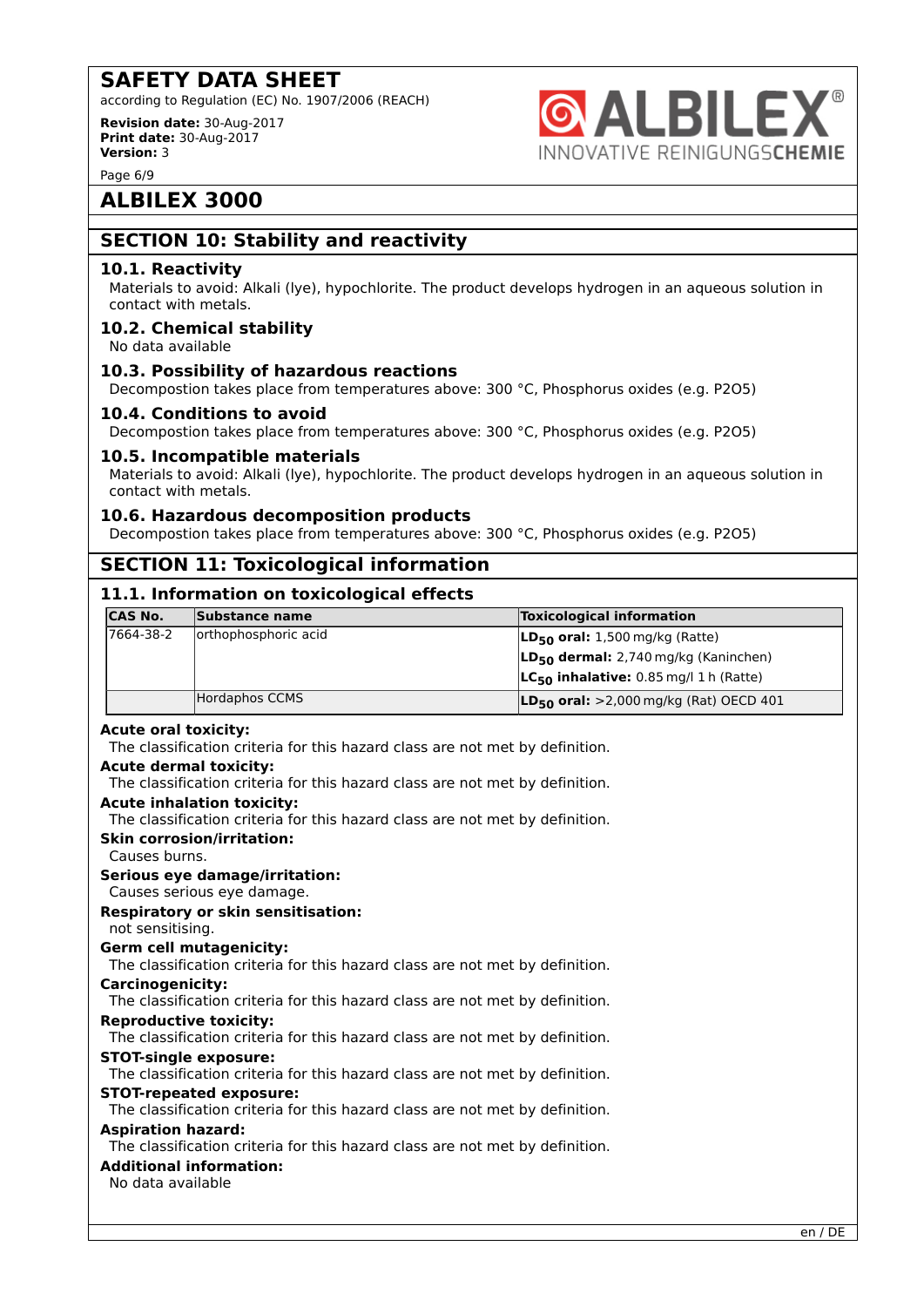according to Regulation (EC) No. 1907/2006 (REACH)

**Revision date:** 30-Aug-2017 **Print date:** 30-Aug-2017 **Version:** 3



### **ALBILEX 3000**

### **SECTION 12: Ecological information**

### **12.1. Toxicity**

| <b>CAS No.</b> | Substance name | <b>Toxicological information</b>                                         |
|----------------|----------------|--------------------------------------------------------------------------|
|                | Hordaphos CCMS | $LC_{50}$ : >100 mg/l 4 d (Brachydanio rerio (zebra-fi<br>sh)) OECD 203  |
|                |                | $EC_{50}$ : >100 mg/l 4 d (Brachydanio rerio (zebra-fi<br>sh)) OECD 203  |
|                |                | <b>LOEC:</b> >100 mg/l 4 d (Brachydanio rerio (zebra-fi<br>sh)) OECD 203 |
|                |                | <b>NOEC:</b> >100 mg/l 4 d (Brachydanio rerio (zebra-<br>fish)) OECD 203 |
|                |                | $EC_{50}$ : >100 mg/l 2 d (Daphnia magna (Big water<br>flea)) OECD 202   |
|                |                | $EC_{50}$ : >100 mg/l (Daphnia magna (Big water fle<br>a)) OECD 202      |
|                |                | $EC_{50}$ : >100 mg/l (Desmodesmus subspicatus)<br><b>OECD 201</b>       |
|                |                | <b>NOEC:</b> >100 mg/l (Desmodesmus subspicatus)<br><b>OECD 201</b>      |

### **Aquatic toxicity:**

Concentrated solution toxic for aquatic life due to pH-shift

#### **Effects in sewage plants:**

After neutralization all organic components are readily biodegradable.

### **12.2. Persistence and degradability**

#### **Additional information:**

After neutralization all organic components are readily biodegradable. Biodegradable.

### **12.3. Bioaccumulative potential**

**Accumulation / Evaluation:**

No data available

### **12.4. Mobility in soil**

No data available

### **12.5. Results of PBT and vPvB assessment**

| <b>ICAS No.</b> | Substance name        | <b>Results of PBT and vPvB assessment</b> |
|-----------------|-----------------------|-------------------------------------------|
| 17664-38-2      | lorthophosphoric acid |                                           |
|                 | Hordaphos CCMS        |                                           |

### **12.6. Other adverse effects**

Chemical oyxgen demand (COD): 13 mg/g, Dilution 1 : 1000

### **SECTION 13: Disposal considerations**

### **13.1. Waste treatment methods**

Only give to sewage system after neutralization.

#### **Waste treatment options**

#### **Appropriate disposal / Product:**

Consult the appropriate local waste disposal expert about waste disposal.

### **Appropriate disposal / Package:**

Wash with water und give to plastic recycling.

### **13.2. Additional information**

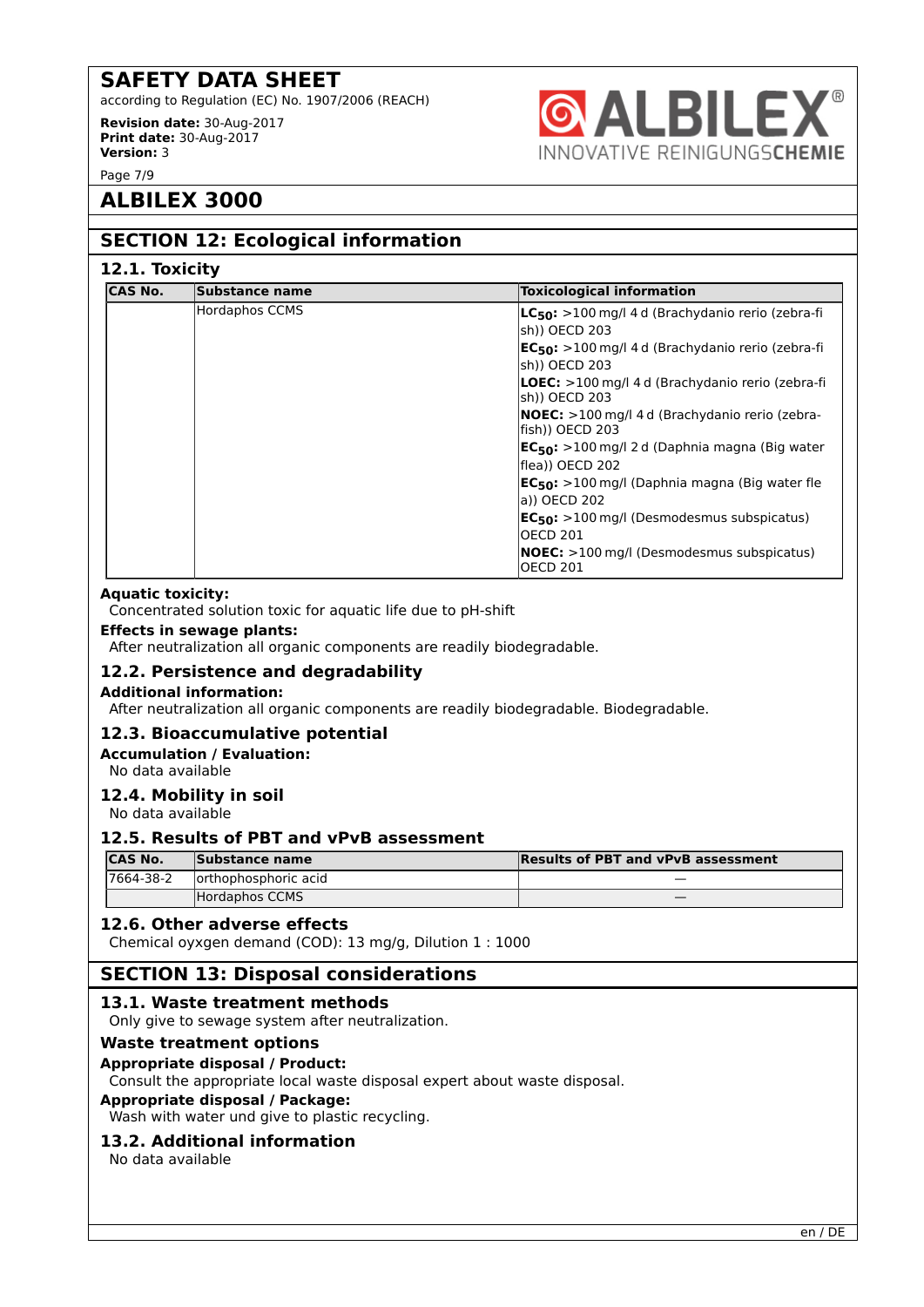according to Regulation (EC) No. 1907/2006 (REACH)

**Revision date:** 30-Aug-2017 **Print date:** 30-Aug-2017 **Version:** 3

Page 8/9

## **ALBILEX 3000**

| AI ' | LDILI |                                  |  |
|------|-------|----------------------------------|--|
|      |       | )VATIVE REINIGUNGS <b>CHEMIE</b> |  |

| <b>SECTION 14: Transport information</b>                                                                                                                                                                                                         |                                                                                                                                      |                                                                                                                 |                                                                                                       |  |  |  |
|--------------------------------------------------------------------------------------------------------------------------------------------------------------------------------------------------------------------------------------------------|--------------------------------------------------------------------------------------------------------------------------------------|-----------------------------------------------------------------------------------------------------------------|-------------------------------------------------------------------------------------------------------|--|--|--|
| Land transport (ADR/<br><b>RID</b> )                                                                                                                                                                                                             | Inland waterway craf<br>t (ADN)                                                                                                      | Sea transport (IMDG)                                                                                            | <b>Air transport (ICAO-</b><br>TI / IATA-DGR)                                                         |  |  |  |
| 14.1. UN-No.                                                                                                                                                                                                                                     |                                                                                                                                      |                                                                                                                 |                                                                                                       |  |  |  |
| <b>UN 3265</b>                                                                                                                                                                                                                                   | <b>UN 3265</b>                                                                                                                       | <b>UN 3265</b>                                                                                                  | <b>UN 3265</b>                                                                                        |  |  |  |
| 14.2. UN proper shipping name                                                                                                                                                                                                                    |                                                                                                                                      |                                                                                                                 |                                                                                                       |  |  |  |
| CORROSIVE LIOUID, ACIDIC, ORGA<br>NIC, N.O.S. (Phosphorsäuremonom<br>ethylester, Phosphorsäure)                                                                                                                                                  | CORROSIVE LIQUID, ACIDIC, ORGA<br>NIC, N.O.S. (Phosphorsäuremonom<br>ethylester, Phosphorsäure)                                      | CORROSIVE LIQUID, ACIDIC, ORGA<br>NIC, N.O.S. (Phosphoric acid mono<br>methyl ester, phosphoric acid)           | CORROSIVE LIQUID, ACIDIC, ORGA<br>NIC, N.O.S. (Phosphoric acid mono<br>methyl ester, phosphoric acid) |  |  |  |
| 14.3. Transport hazard class(es)                                                                                                                                                                                                                 |                                                                                                                                      |                                                                                                                 |                                                                                                       |  |  |  |
|                                                                                                                                                                                                                                                  |                                                                                                                                      |                                                                                                                 |                                                                                                       |  |  |  |
|                                                                                                                                                                                                                                                  |                                                                                                                                      |                                                                                                                 |                                                                                                       |  |  |  |
| 14.4. Packing group                                                                                                                                                                                                                              |                                                                                                                                      |                                                                                                                 |                                                                                                       |  |  |  |
| Ш                                                                                                                                                                                                                                                | Ш                                                                                                                                    | Ш                                                                                                               | Ш                                                                                                     |  |  |  |
| 14.5. Environmental hazards                                                                                                                                                                                                                      |                                                                                                                                      |                                                                                                                 |                                                                                                       |  |  |  |
| No data available                                                                                                                                                                                                                                |                                                                                                                                      |                                                                                                                 |                                                                                                       |  |  |  |
| 14.6. Special precautions for user                                                                                                                                                                                                               |                                                                                                                                      |                                                                                                                 |                                                                                                       |  |  |  |
| <b>Special provisions:</b><br><b>Limited quantity</b><br>$(LQ)$ :<br><b>Hazard identificati</b><br>on number (Kemler<br>No.): 80<br><b>Classification code:</b><br>C <sub>3</sub><br>$\sf{tunnel}$ restriction cod<br>$e:$ (E)<br><b>Remark:</b> | <b>Special provisions:</b><br><b>Limited quantity</b><br>$(LQ)$ :<br><b>Classification code:</b><br>C <sub>3</sub><br><b>Remark:</b> | <b>Special provisions:</b><br><b>Limited quantity</b><br>$(LQ)$ :<br><b>EmS-No.: F-A; S-B</b><br><b>Remark:</b> | <b>Special provisions:</b><br><b>Limited quantity</b><br>$(LQ)$ :<br><b>Remark:</b>                   |  |  |  |

**14.7. Transport in bulk according to Annex II of MARPOL 73/78 and the IBC Code** No data available

**SECTION 15: Regulatory information**

### **15.1. Safety, health and environmental regulations/legislation specific for the substance or mixture**

### **15.1.1. EU legislation**

No data available

### **15.1.2. National regulations**

### *<b>EXECUTE:* [DE] National regulations

### **Water hazard class (WGK)**

**WGK:**

1 - schwach wassergefährdend

#### **15.2. Chemical Safety Assessment** No data available

### **15.3. Additional information**